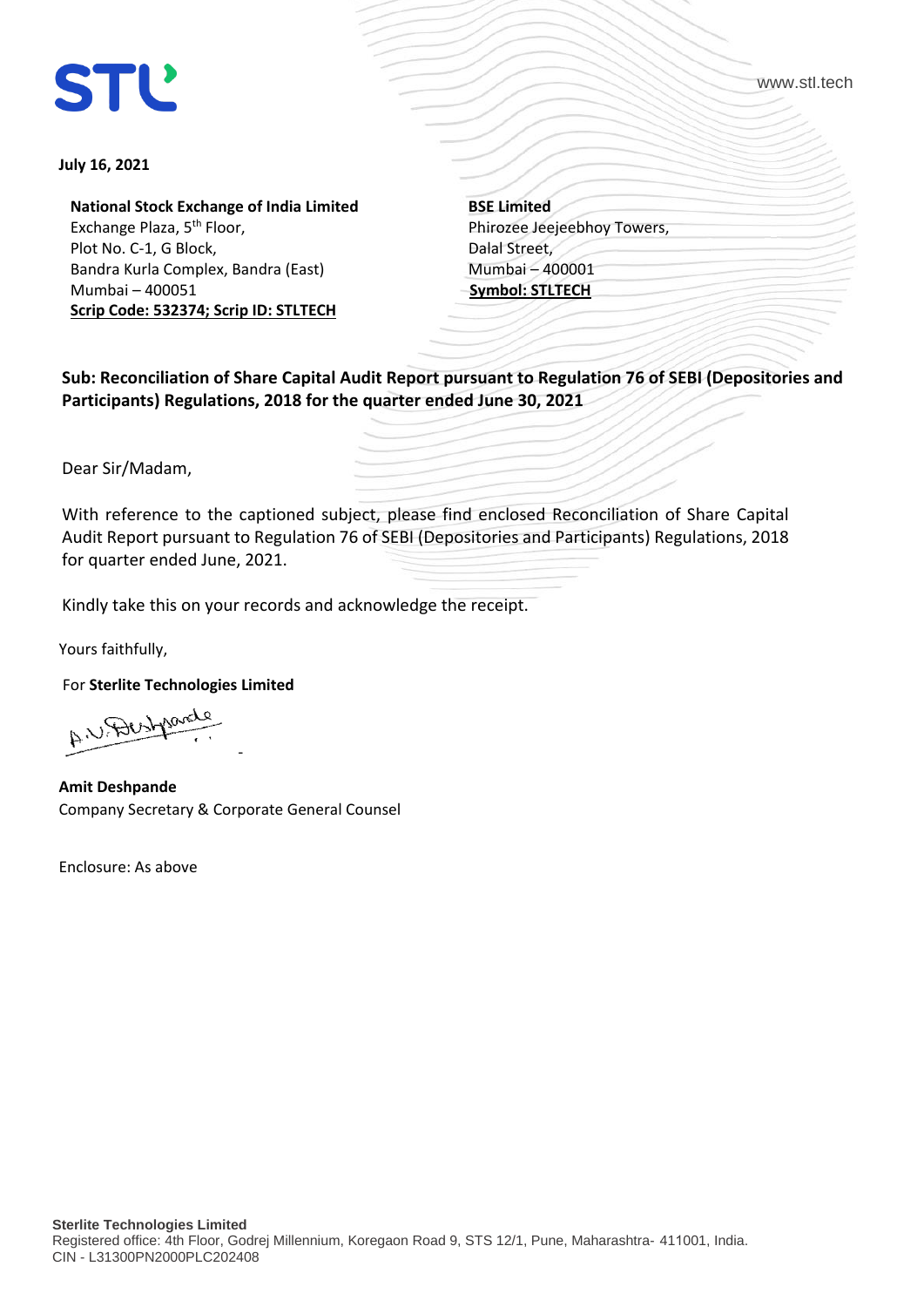## Us **S ANAND SS RAO**

M.Com., LL.B., F.C.S

COMPANY SECRETARY IN PRACTICE

### Flat No.511, Kanchanjunga Aditya Enclave, Ameerpet, **Hyderabad - 500038.**<br>Mobile : 092461 Mobile : **092461 53677**<br>Tele : 040 23738398  $: 040 23738398$ Fax 040 23738398 E-mail anandssrao@gmail.com

Website : www.anandssrao.com

### RECONCILIATION **OF SHARE CAPITAL** AUDIT **REPORT FOR THE QUARTER ENDED** 30-06-2021.

**NA** 

- 1. Report for quarter ended
- 2. ISIN
- 3. Face Value
- 4. Name of the Company
- 5. Registered Office Address
- 6. Correspondence Address
- 7. Telephone and Fax Nos.
- 8 Email Address
- 9. Name of the Stock Exchange where the company's Securities are listed:

| 30-06-2021                        |  |
|-----------------------------------|--|
| INE089C01029                      |  |
| Rs.2/- each                       |  |
| M/s. STERLITE TECHNOLOGIES        |  |
| LIMITED                           |  |
| E 1, MIDC Industrial Area,        |  |
| Waluj, Aurangabad, Maharashtra    |  |
| 431136 INDIA                      |  |
| 4th Floor, Godrej Millennium, 9,  |  |
| Koregaon Road, Pune - 411001,     |  |
| Maharashtra, INDIA                |  |
| Ph. No: 020 30514000              |  |
| Fax No.020-30514113               |  |
| amit.deshpande@stl.tech           |  |
| 1. BSE Limited, Mumbai            |  |
| 2. The National Stock Exchange of |  |
| India Ltd.                        |  |

- **10.** Issued Capital Equity
- **11.** Listed Capital (Exchange **Wise)- All**  SEs:(as per company records)
- 12. Held in dematerialised form in CDSL
- 13. Held in dematerialised form in NSDL
- 14. Physical
- 15. Total No. of Shares (12+13+ 14)
- 16. Reasons for differences if any ,between  $(10&11), (10&15), (11&15)$

| <b>Number of Shares</b> | % of Total Issued Capital |
|-------------------------|---------------------------|
| 396711066               | 100.00                    |
| 396711066               | 100.00                    |
| 35226613                | 8.88                      |
| 358669596               | 90.41                     |
| 2814857                 | 0.71                      |
| 396711066               | 100.00                    |

Syries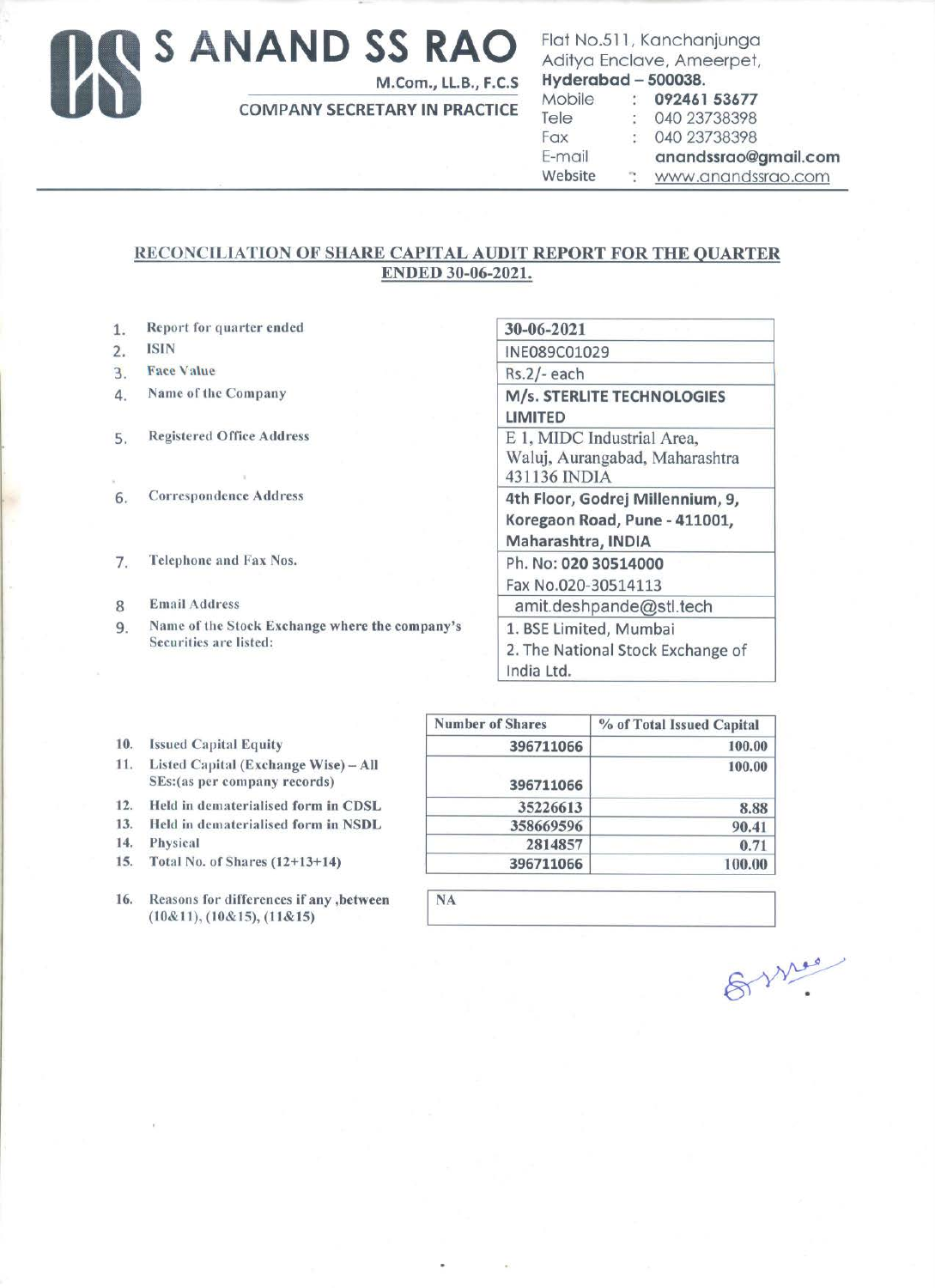17. Certifying the details of changes in share capital during the quarter under consideration as per Table below:

| Particulars                                                      | No. of<br><b>Shares</b> | Applied<br>/Not<br>Applied<br>for<br>listing | Listed on Stock<br>Exchange<br>(Specify name) | Wheth<br>er<br>intima<br>ted to<br><b>CDSL</b> | Whethe<br>intimat<br>ed to<br><b>NSDL</b> | In-principle<br>approval<br>Pending for<br>Stock<br>Exchange(s)<br>(Specify)<br>Names) |
|------------------------------------------------------------------|-------------------------|----------------------------------------------|-----------------------------------------------|------------------------------------------------|-------------------------------------------|----------------------------------------------------------------------------------------|
| <b>ESOP</b><br>allotment<br>made on 11 <sup>th</sup><br>May 2021 | 82688                   | Applied                                      | <b>BSE Ltd</b><br><b>NSE</b>                  | <b>YES</b>                                     | <b>YES</b>                                | Not<br>Applicable                                                                      |
| Total                                                            | 82688                   |                                              |                                               |                                                |                                           |                                                                                        |

18. Register of Members is updated (Yes /No) YES If not, updated upto which date

19. Reference of previous quarter with regard to excess dematerialized shares, if any -NIL-

20. Has the Company resolved the matter mentioned in Point No.19 above, in the current quarter?<br>If not reason why?<br> $-NA-$ If not reason why?

21. Mention the total no. of requests, if any, confirmed after 21 days and the total no. of requests pending beyond 21 days with the reasons for delay.

| Total No. of demat requests      | No. of<br>requests | No. of<br>shares | Reasons for delay |
|----------------------------------|--------------------|------------------|-------------------|
| Confirmed after 21 days          | $-NIL-$            | $-NIL-$          | $-NIL-$           |
| Pending for more than 21<br>days | $-NIL-$            | $-NIL-$          | $-NIL-$           |

Brnee